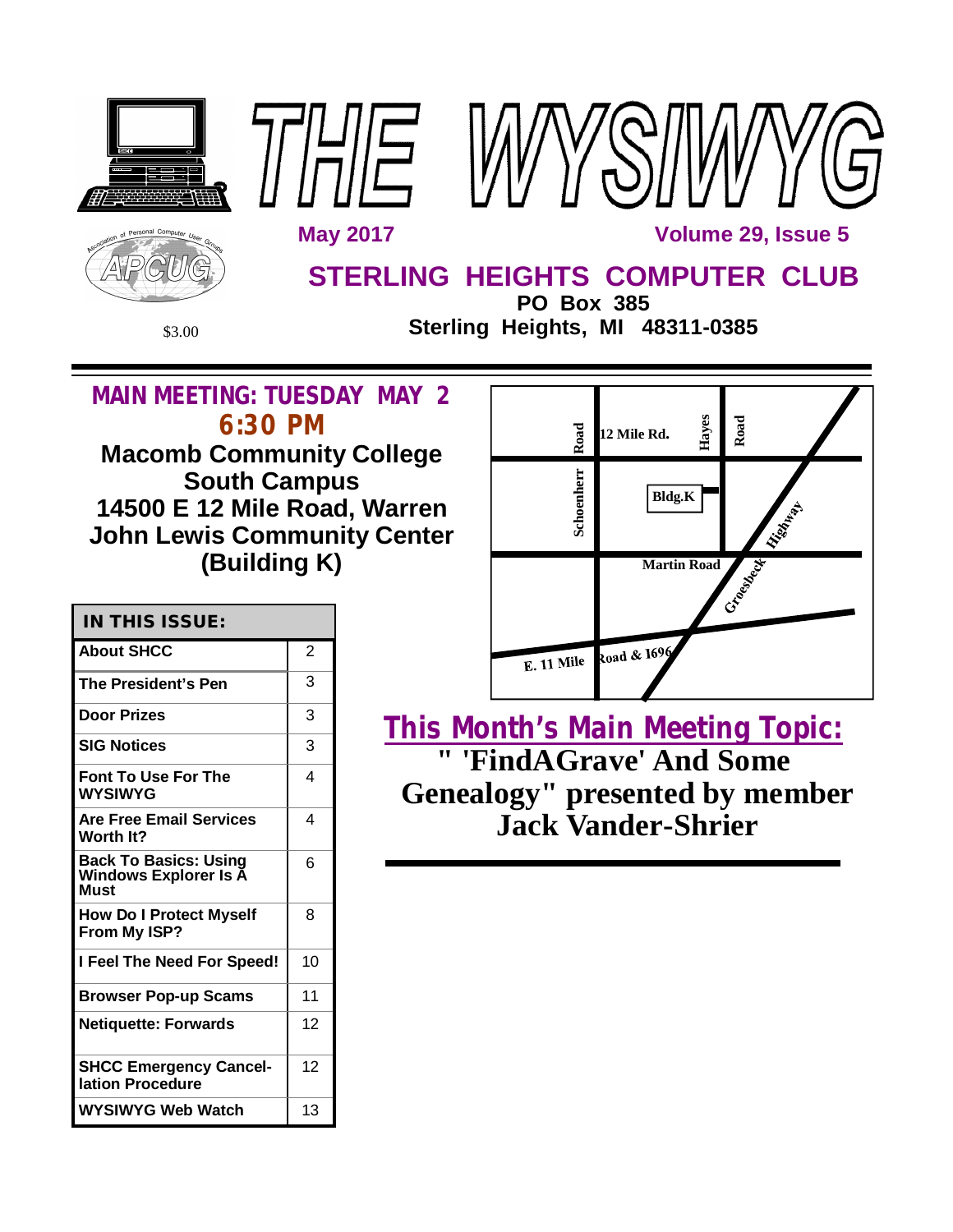**Guests and visitors are welcome. People can attend any SHCC meetings during two consecutive months before deciding to become a member or not. Meetings include the main meeting and SIG. July and August don't count since there is no main meeting. Membership includes admission to all SHCC functions and the newsletter. Membership is open to anyone. It is not limited to the residents of Sterling Heights.**

### **DUES: \$25/YEAR**

## **Resource People:**

Family Tree Firefox FoxPro General Computer Questions Hardware MS Publisher MS Word Spreadsheets

Rick Schummer Jack Vander-Schrier John Rady Rick Kucejko Rick Schummer Rick Schummer

Rick Schummer Don VanSyckel

# **SHCC Coordinators:**

| Questions<br>Hardware<br>MS Publisher<br>MS Word<br>Spreadsheets                                                                                                                                                                                                                | John Rady<br>Rick Kucejko<br><b>Rick Schummer</b><br><b>Rick Schummer</b>                                                      | 2017 SHCC Officers |
|---------------------------------------------------------------------------------------------------------------------------------------------------------------------------------------------------------------------------------------------------------------------------------|--------------------------------------------------------------------------------------------------------------------------------|--------------------|
| <b>SHCC Coordinators:</b><br>Associate Editor<br>Door prizes<br>Greeter for visitors<br>Newsletter publisher Rick Kucejko<br>Program Coordinator Mike Bader<br>Publicity<br>Resource People<br>PC SIG<br>Welcome & check-in Jim Waldrop<br>desk<br>Web Site<br>Web Watch column | Rick Schummer<br>Don VanSyckel<br>Jim Waldrop<br>Patrick Little<br>open<br>Jack Vander-Shrier<br>Don VanSyckel<br>Paul Baecker |                    |
|                                                                                                                                                                                                                                                                                 | <b>Contact Information:</b>                                                                                                    |                    |

Paul Baecker Mike Bader Bernie DeFazio Rick Kucejko Patrick Little Rick Schummer Don VanSyckel Jack Vander-Schrier (**Call Jack after noon)**

586-286-2314 586-447-6683 586-864-6558 248-879-6180 [rick@kucejko.com](mailto:rick@kucejko.com) 586-264-1497 [pblittle@wideopenwest.com](mailto:pblittle@wideopenwest.com) 586-254-2530 [rick@rickschummer.com](mailto:rick@rickschummer.com) 586-731-9232 [don@vansyckel.net](mailto:don@vansyckel.net) 586-739-5952 [jvanders@comcast.net](mailto:jvanders@comcast.net) webwatch@sterling heightscomputerclub.org [mdbader@flash.net](mailto:mdbader@flash.net) [berniede1@wowway.com](mailto:berniede1@wowway.com)



**CLUB ADDRESS:** PO Box 385, Sterling Heights, MI 48311-0385 **CLUB E-MAIL ADDRESS:** [Info@SterlingHeightsComputerClub.org](mailto:Info@SterlingHeightsComputerClub.org) **CLUB WEB PAGE:** <http://www.SterlingHeightsComputerClub.org>

# **Other Computer Clubs:**

As a member of SHCC, you can attend meetings of other clubs where we have reciprocating membership agreements, at no charge.

#### **Computer Club of Marysville and Port Huron (COMP)**

Time: 1st Wednesday, 7:00PM Place: Mackenzie Bldg, Room 201, St Clair Community College, Clara E McKenzie Library-Science Building, 323 Erie St. Port Huron, MI (810) 982-1187 Web Page:<http://www.bwcomp.org> Reciprocating: Yes

**South Eastern Michigan Computer Organization (SEMCO)**

Time: 2nd Sunday at 1:30PM Place: Altair, 1820 E Big Beaver Road, Troy, MI 48083 (248) 840-2400 Web page: <http://www.semco.org> Reciprocating: Yes

**Royal Oak Computer Club** Time: Every Wednesday at 12:30 Place: Mahany/Meineger Senior Community Center 3500 Marais Ave. Royal Oak, MI 48073 248-246-3900 Reciprocating: No

Newsletter submissions are due 10 days before the club meeting, but the earlier the better. They should be sent to :

WYSIWYG Publisher

5069 Fedora, Troy, MI 48098

OR at the e-mail addresses: newslet-

Unless stated otherwise, all materials contained in this newsletter are copyrighted by the Sterling Heights Computer Club. License is hereby granted to other clubs (non-profit) to reprint with credit.  $\odot$ 

**Page 2**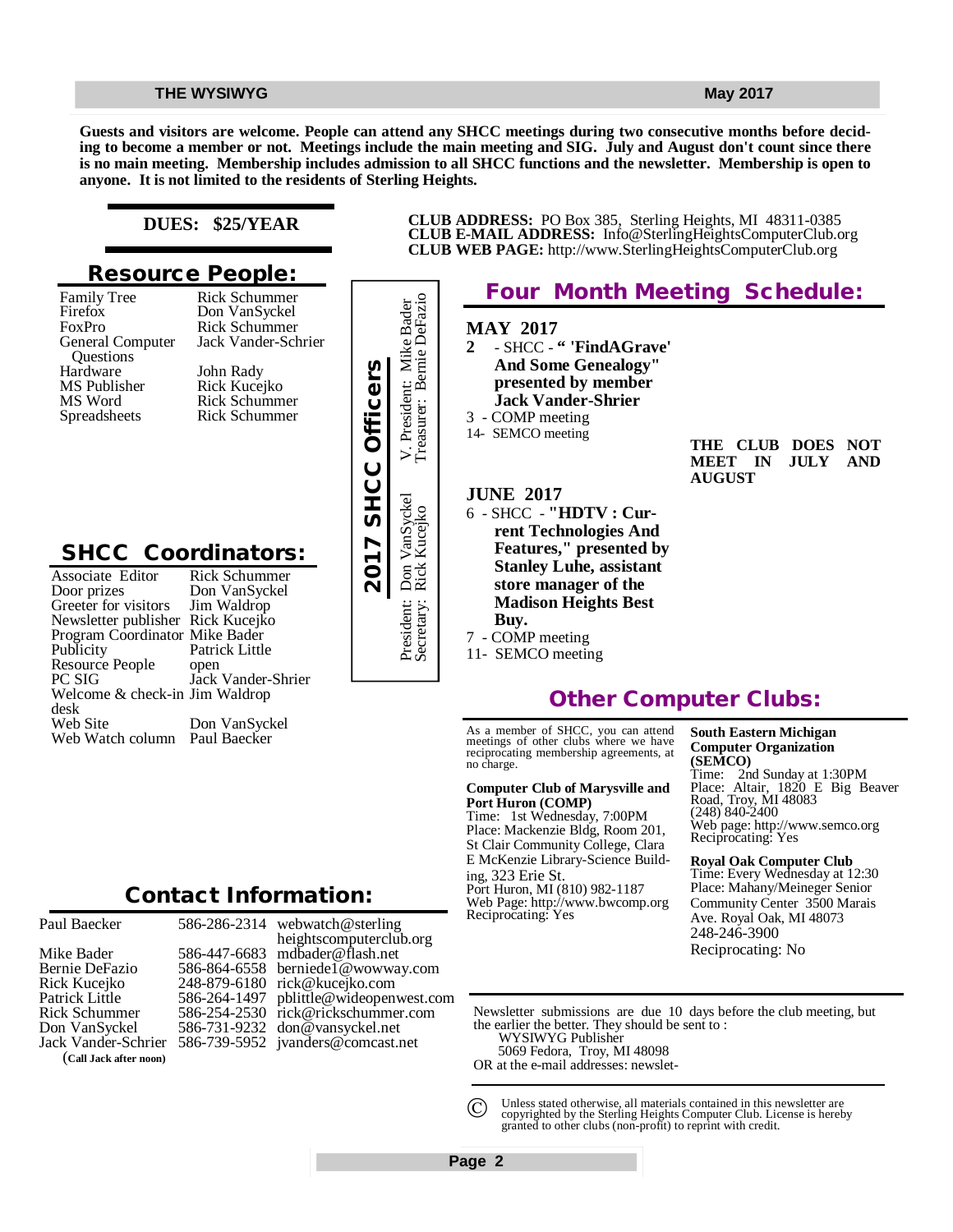### **The President's Pen**   *by Don VanSyckel*

**Hermannian**<br>
Left leg the Sunday before<br>
Christmas and had it operated on the i, I'm back. For those of you who hadn't heard; I broke my left leg the Sunday before Thursday before New Years. The broken leg eventually triggered a huge blood clot and I wound up getting an ambulance ride to the ER the second Wednesday in February. It was so great I stayed for five weeks. The good news is I'm in the 3% that survive the conditions I had and with no long term issues.

Recuperating means you are limited to being on your butt and have a lot of time on your hands, so I thought I'd investigate the alternative video delivery sources, namely the web based services. I investigated the Roku and decide it was the way I wanted to go. Roku's are available various places both locally and on line. Each retailer does not necessarily carry every model Roku so if interested I research on the Roku web site and then find who sells it. All the local stores that sell Roku's sell them at the list price which I found a bit odd.

Roku can output composite video, but in today's electronics, the HDMI output is much better. Online streaming content falls into four categories: the video type and the audio type. YouTube is a crossover because people like me turn on a music channel and listen, rarely looking at the video content. Then within the video and the audio types

there are both the free and the pay services.



There really isn't anything that's free. The free content doesn't charge you money, they charge you your time to wade through advertisements. The other issue with the free content such as Crackle, which streams movies free, is that they provide a list of a few hundred movies arranged in a few categories such as comedy, adventure, drama, etc. The list is not alphabetical and there isn't a search function, so finding a movie you're interested in watching is hit or miss, mostly miss. Then when you're watching the movie, the system stops the movie and shows you a couple of ads occasionally. Unlike broadcast TV where ads are inserted at specific points in the show, the ads are apparently inserted on a time basis which can interrupt the movie at awkward points. It was way too much work to use Crackle for way too little benefit. I previewed a couple other free movie sites and they all seemed to have roughly the same format. So I decided free content was too costly.

I then looked at SlingTV and HULU. SlingTV looked good but the \$20 per month which they advertise was not going to do it. I would need services in the \$60 to \$70 per month range. Add on the cost of internet service and I'd be back to what I'm paying for cable TV and Internet

# **SIG NOTICES**

**Jack Vander-Shrier will no longer host the Windows SIG meetings. It has been a long running SIG, and we thank Jack for his commitment to running the SIG. The club is looking for someone else to host it in the future. If no one offers, then the SIG will cease for now.**

**A few members have indicated interest in resuming the Novice SIG meetings at the Clinton-Macomb main library, as we did a few years ago. Paul Baecker has offered to host them again, but has indicated that he needs some attendance commitments (half a dozen attendees at each meeting) to do so. All members who have interest in resuming the Novice SIG (even those who previously voiced their interest) should email their interest to Paul Baecker, at [shccmbr@wowway.com](mailto:shccmbr@wowway.com). The Novice SIG meetings would probably be held on a Tuesday evening (pending room availability) once each month or every other month.**

now. Various places mentioned that you can use multiple devices such as Roku, a tablet, or a smart phone. Then I had a thought, while they mention different devices, I hadn't seen anything about concurrently. It was an effort but I finally found that one SlingTV or HULU account can only be used by one device at a time. We have four TVs and while my wife and I only use two at a time, two \$60 per month subscriptions, plus Internet fee, kills that idea. HULU didn't match our viewing needs as good as SlingTV but that's a person by person thing.

The other advantage to a Roku is you can take it with you when you travel. Most, or at least many, hotels have newer flat screen TVs with an HDMI input. I haven't tried this yet but there is information on the web about how to do it. The only issue is getting the Roku connected to the hotel network if they use a network service with questions you have to answer to connect. If the network is open like a home network, then there should be no issue.

Two of our TVs are smart TVs and two aren't. So that the Roku is not a waste, I intend to move it to one of the regular TVs since it will give that TV all the features we use on the smart TVs.

e e e e e

**If your e-mail or mail address changes, please e-mail: secretary@SterlingHeights ComputerClub.org**

# **Door Prizes**

**D** oor prize drawings are held at regular club meetings. The winner's circle for April included:

**Ralph Osinski** won a mini-hook set

**Tom Wojno** won a pack of DVD's

**Paul Manning** won a flashlight

**Warner Mach** won a head lamp

**Bernard DeFazio** won a power strip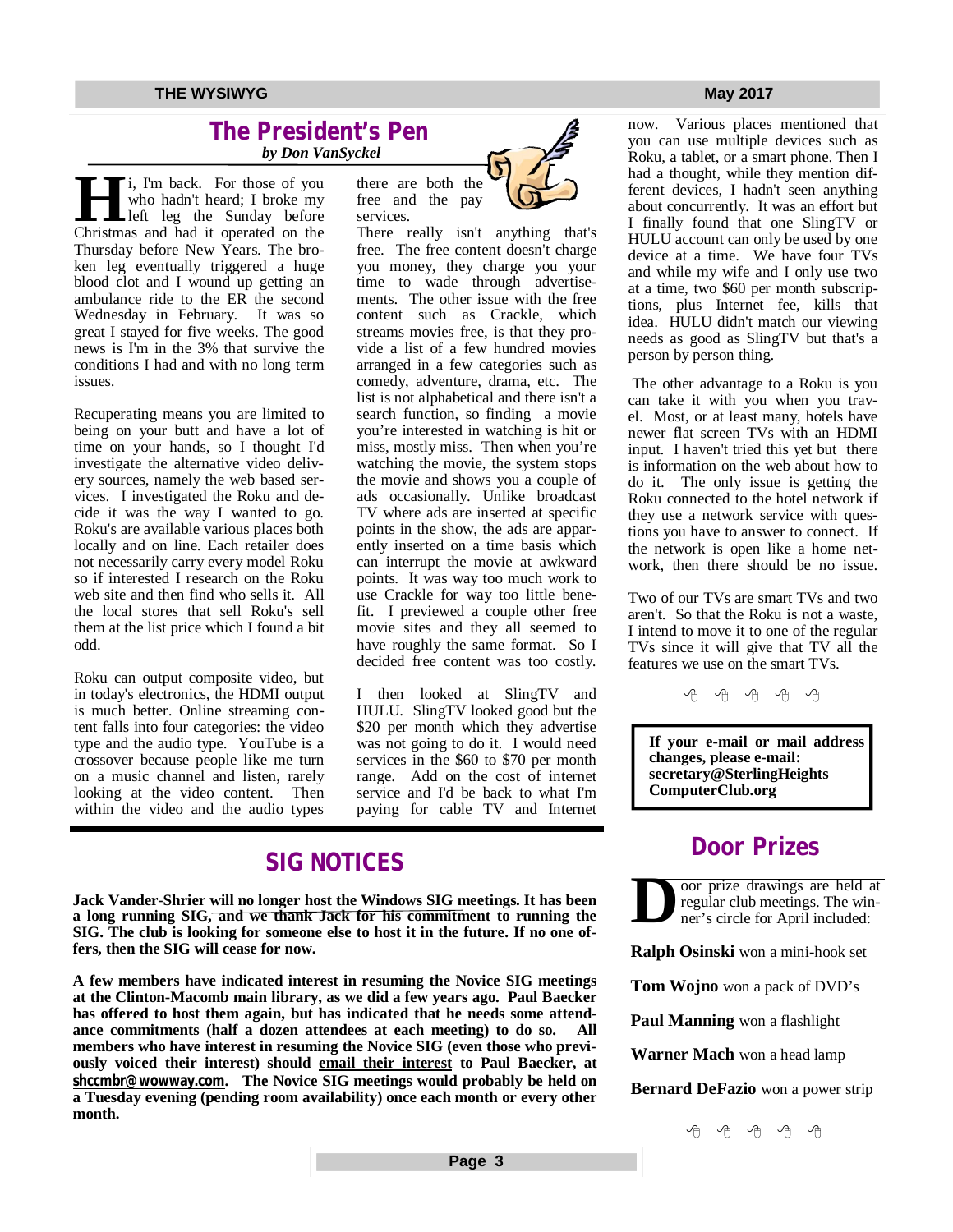# **Font To Use For The WYSIWYG** *(INPUT NEEDED)*

Some fonts are easier to read on paper, and some fonts are easier screen. When the WYSIWYG was started, it was paper. Eventually we added a digital version. Now, most of are digital. We have not changed the font since the T ome fonts are easier to read on paper, and some fonts are easier to read on a computer screen. When the WYSIWYG was started, it was all printed on paper. Eventually we added a digital version. Now, most of our newsletters

Below are 2 fonts of the same information. Which is easier to read? If you can see a difference, e-mail which font you think is better for the newsletter. (Send e-mail to **[rick@kucejko.com](mailto:rick@kucejko.com)**). Is the one on the left (Font 1) easier to read than the one on the right (Font 2)? If I get no responses, I will assume that the WYSIWYG readers see no difference in the readability for the two fonts.

# **Presenters Wanted**

### **FONT 1**

T he officers invite any member to make a presentation at the main meeting.

If there is some software you have been using and think others may be interested as well, or there is a computer topic you would like to present to other members, please call or e-mail Don VanSyckel. Making presentations is not that difficult. The hour goes by before you know it and there is always enough material to cover in a software package so that the hour is easy to fill.

If there is a topic you are interested in or something you would like demonstrated, please see any of the officers. They are always interested in what the members would like to see.

一个 一个

# **Presenters Wanted**

### **FONT 2**

T The officers invite any member to make a presentation at the main meeting.

If there is some software you have been using and think others may be interested as well, or there is a computer topic you would like to present to other members, please call or e-mail Don VanSyckel. Making presentations is not that difficult. The hour goes by before you know it and there is always enough material to cover in a software package so that the hour is easy to fill.

If there is a topic you are interested in or something you would like demonstrated, please see any of the officers. They are always interested in what the members would like to see.

A A A A A

# **Are Free Email Services Worth It?** *From the Ask Leo Newsletter*

*<https://askleo.com>*

**F** only if - you take responsibility for that ree email services and accounts are convenient and ubiquitous, and can be used safely if - and safety.

This is a major update to what I consider one of my most important articles, dating all the way back to 2004 (with intermediate updates in 2010 and 2013). My answer has changed from "mostly no" to "mostly yes", with the following important caveats:

- You *must* understand the costs.
- You *must* understand the risks.
- You *must* prepare for disaster.
- You *must* take responsibility.

I'll dive into each of these in detail, but before I do, I'll share one concrete data point: all of my email is currently being processed via free email accounts. Clearly, I believe it can be done safely.

## **The cost of free email**

I'm sure that by now you know *there's no such thing as "free".* Everything has a cost. It may not be money that comes out of your wallet, but there's always a cost of some sort.

Here are some of the costs associated with free email services:

- **Customer Service (or lack thereof):** For all intents and purposes, *there is no customer service for free email accounts*. While there may be forums, contact forms, and even email addresses that accept your questions, your chances of getting a helpful response are near zero.
- **Advertising:** Most free email services are supported by advertising. You will see ads alongside, or in some cases within, your email, and in some cases, they may be added to your outgoing email.
- **Privacy:** Advertising based on the contents of email raises the issue of privacy; it "reads" your email to determine which ads to display. Some services may also use your information to target ads elsewhere, tailor features and functionality based on your usage, or even share your information – presumably anonymized – with third parties.
- **Spam:** Free email services seem to receive a disproportionate amount of spam. There are theories about why, but you'll receive more spam using a free email service than with most alternatives. Some are better at spam filtering than others, but occasionally, legitimate email will be a casualty.
- **Deliverability:** A lot of SPAM seems to come *from* free email addresses. Spammers regularly abuse free email accounts, or make it look like spam is coming from free email accounts. The result is a built -in penalty: email from a free email service is slightly more likely to be filtered as SPAM.

In my opinion, and based on questions I receive and problems I see every day, the lack of responsive customer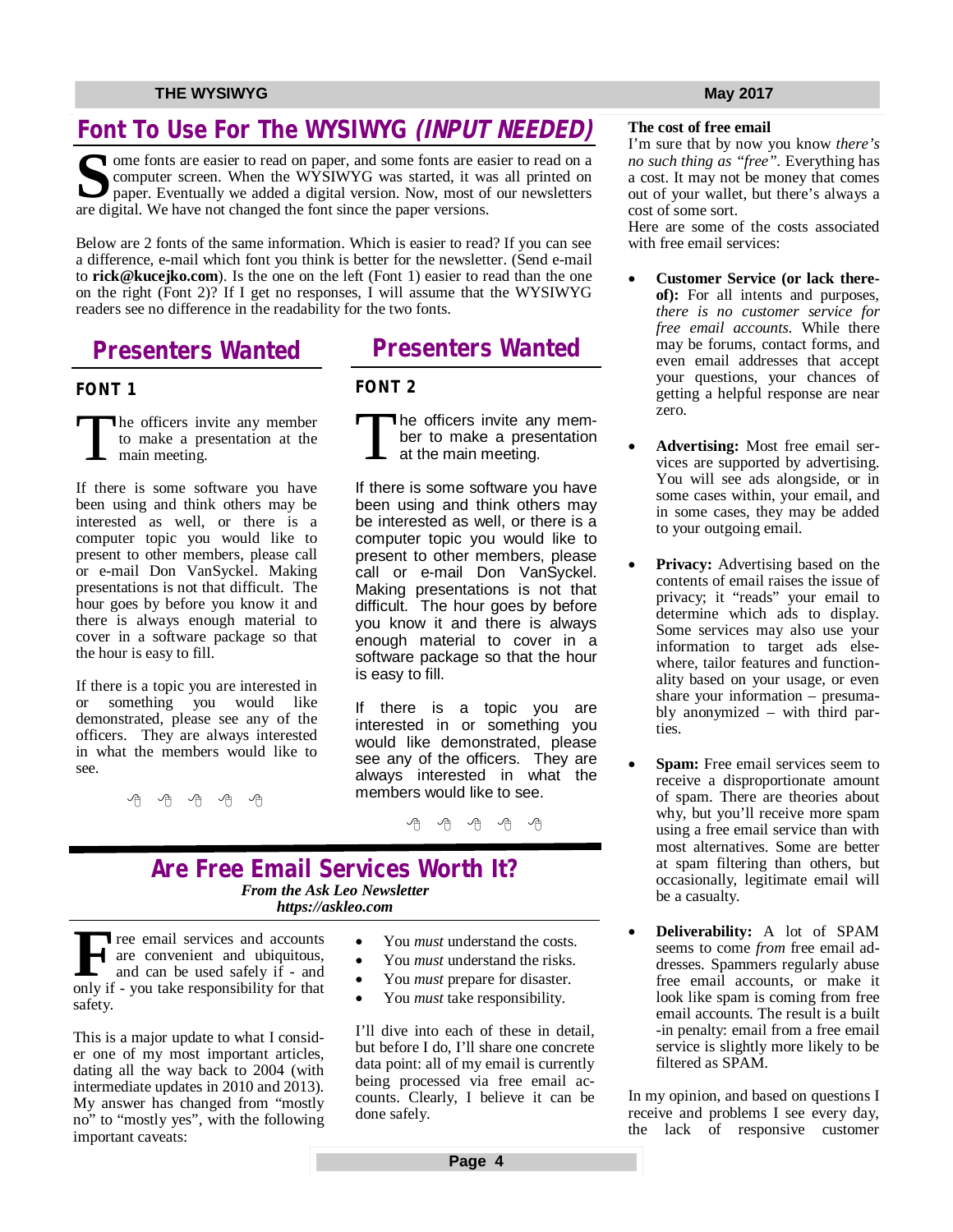service is the single biggest cost that people "pay" on a regular basis.

#### **The risks of free email**

Not a day goes by1 that I don't hear of problems with one of the major free email providers. It's never a problem with the service itself – that always works as expected. The problem is almost always lost email, or a lost or compromised account.

As a result, I can easily identify the single biggest risk for anyone using free email in any way, at any time, and for any reason: lack of customer support. *THERE IS NONE*.

Someday, somehow, you'll run into a problem for which you need help, and *there will be no one to help you*. Period. You will not get help. You're on your own. If you can't figure it out, tough luck. And yes, that often includes losing your email or losing access to your account completely. You might think I'm being alarmist, but please trust me, I'm not. This is what I see and hear from people desperately asking for help almost every day – help that in most cases, neither I nor anyone else can give.

#### **Preparing for disaster**

With all that being said, it is possible to use free email accounts quite safely. I do it.

You simply need to prepare.

Being prepared really boils down to a list of "do's and don't's" you've probably heard before.

- **Use a strong password.** Many hacks result from simply guessing your password. You should use *at least* a 12-character password these days, ideally with random characters. See What's a good password? for more.
- **Use two-factor authentication**. Sometimes referred to as multi-factor, or simply "2FA", knowing the account password is not enough to log in on a machine that hasn't been used previously – like an overseas hacker's machine.
- **Don't share your password** with anyone. Accounts are often

hacked by ex-friends and exspouses who were given the password in better days. Planning to change passwords when you break up doesn't work; often the account theft happens *before* the breakup (or even causes it).

- **Don't write your password down.** If you must, keep it in a locked drawer, a safety deposit box, or something similar. *Written-down passwords will be found.* Consider using an encrypting password vault like LastPass to remember your passwords for you. This also makes it simple to use exceptionally strong passwords you don't need to remember yourself.
- **Don't log in to your account on any computer you don't control,** *ever***.** Public or shared computers are a goldmine for account thieves and hackers. I often hear from people who checked email at a "friends" house, (or worse – a public library), only to find their account quickly compromised.
- **Don't log in to your account over unencrypted or "open"**  hotspot connec**tions.** Fortunately, most webbased services use https, which is encrypted. The problem is when they are unencrypted, anyone within range can capture your username and password. See How Do I Use an Open Wi-Fi Hotspot Safely? for more.
- **Keep your machine clear of malware.** This could be another list of "don't's" all by itself. Don't open attachments you don't expect, don't download from sites that aren't known to be absolutely trustworthy, run up-to-date antimalware software, keep all your software up-to-date, and so on. See Internet Safety: 7 Steps to Keeping Your Computer Safe on the Internet for more.
- **Don't fall for phishing scams.** No legitimate service will *ever* ask you for your password in an

email. If you're not sure, check with the service directly *by visiting their web site*. Do not respond to email that asks for your password, *ever*.

- **Keep your recovery information up-to-date.** This one is hard to stress enough. When (not if) you run into problems at the account level – perhaps a forgotten password, or even a compromised account – it's the recovery information, like a phone number or alternate email address, that will save you. If you don't have those, or they're no longer accurate, *you will very likely lose your account completely*. In fact, I call it A One Step Way to Lose Your Account … Forever.
- **Back up.** I don't mean your PC (though of course you should back that up too); I mean back up the contents of your online free email account. Should the worst happen and you lose access to your online account, a backup copy of your email and contacts will help at least mitigate the disaster. I recommend backing up to your PC using an email program like Thunderbird.

All the recommendations apply to any email service, regardless of how you access it. In fact, those recommendations apply to *any* online service, not just email.

Here's a quick rule of thumb to help judge if any of this matters: if your free email account went away completely tomorrow, along with all of the mail and contact information that it contains, would it be an inconvenience or a catastrophe? If the latter, you need to prepare. **Now**.

#### **How I use free email**

As mentioned, I use free email – specifically Google's Gmail – for all my email. I do this mostly for the spam filtering, and for the ubiquity and power of the Gmail web interface.

But you'll rarely, if ever, see my "gmail address". All of my email addresses are on domains that I control. For example, email sent to [leo@askleo.com](mailto:leo@askleo.com) will eventually end up in a Gmail account.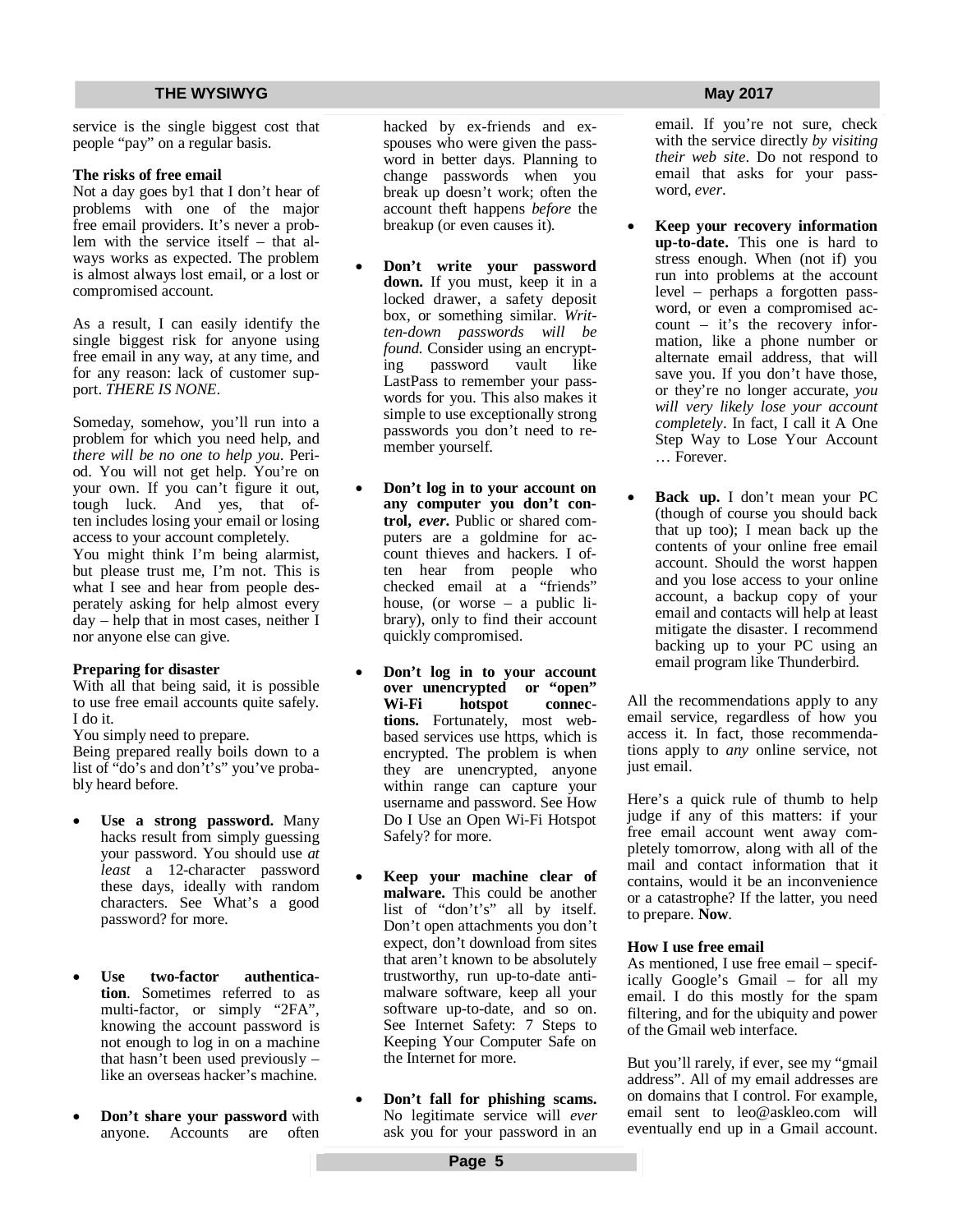Replies will come "from" [leo@askleo.com.](mailto:leo@askleo.com.) It's very possible my correspondents have no idea that Gmail is involved at all.

In the unlikely event that I lose my Gmail account, I simply set up a new one and route my askleo.com email through or to it. In fact, it doesn't even have to be a Gmail account; I could elect to move to a Microsoft account, a Yahoo! account, or ever start handling email directly on askleo.com without using a free email account at all.

There's more about the technique in my *Ask Leo! On Business* article, Use Gmail to Handle Your Email.

#### **Taking responsibility**

Most of what I mean by being prepared is taking *personal* responsibility for the security, integrity, and reliability of your own email.

It's *your* responsibility to ensure that your account is maintained securely. It's *your* responsibility to back it up in case of data loss. It's *your* responsibility to have the information and procedures in place to be ready to deal with account lockouts, theft, or just about any hiccup that might come along.

It's *your* responsibility to deal with any and all problems that come up. Always assume there will be no help. It's all on you.

If that's not acceptable, you shouldn't be using a free email account at all. Look for alternatives that, at a minimum, offer more comprehensive customer support.

Free email is ideal for some things Free email accounts can be used with less concern for purposes that are less important than "real" email.

#### **Throw-away accounts**:

Free accounts are *perfect* when you really don't care what happens. They're great when you need an email address for a company that might spam you later. They're useful if you need or want to remain anonymous, or otherwise separate that email from your important stuff.

The risk is that while you might *think*

it's unimportant, it turns out that it really is. Back to the rule of thumb: if the email account went away *completely* and without warning, would it matter? If the answer is anything other than a hearty and wellconsidered "No!", it's not really a throw-away account.

**SPAM filters**: In an ironic twist, Google Mail (Gmail) turns out to have a very robust spam *filter*. Yes, your Gmail account will get tons of spam, as all the free services do, but Google's spam filters are (as I write this) the best I've seen at filtering out spam. In fact, it's what first attracted me to using Gmail for the majority of my own email.

**Service access**: Sometimes you simply have to have an email address with a particular service to access certain functions. My Hotmail account is my Microsoft account, my Yahoo account is what I use for Flickr (a Yahoo service), and my Gmail account is how I access Google-related services. Even if I never use these free accounts for any email at all, they're important, and need to be treated responsibly. Can you use free email "for real"? Yes, but…

Remember: if you lose your free email account for any reason, it is likely you will *not* get it back. It's possible, but in my years of experience, it's unlikely. When it happens, you lose your email address – permanently. People who send email to that address will not reach you, and may in fact be emailing the hacker who stole your account.

It's a fundamental risk of a system that has little or no customer service *because it's free*.

You can, however, minimize your exposure by preparing for disaster, as outlined above. That's the first step – or rather list of steps – to safely use a free email account "for real".

By far the single most important thing you can do is to consider what happens if your free email account were not there tomorrow, and take responsibility for making sure that doesn't happen – or has as little impact as possible if it does.

Years of reader questions and reported problems only continue to strengthen my position.

*This article is republished, with permission, from the Ask Leo! Newsletter.* 

 $\oplus$   $\oplus$   $\oplus$   $\oplus$ 

# **Back to Basics: Using Windows Explorer Is a Must**

*by Jim Cerny, Chairman, Sarasota Technology UG, Florida [www.thestug.org](http://www.thestug.org) [jimcerny123@gmail.com](mailto:jimcerny123@gmail.com)*

**T**his is an article on the basic<br>
use of Windows Explorer<br>
(known as File Explorer in<br>
Windows 10). It is very important his is an article on the basic use of Windows Explorer (known as File Explorer in for ALL VERSIONS of Windows users. This program (or app) allows you to do everything you can think of with FILES and FOLDERS. The icons for this app (see illustration) have not changed very much over the years. It is basically a yellow folder.

#### **What's the big deal?**

I have taught classes many times on<br>using "Files and Folders" or "Files and Folders" or "Computer Organization" and in every class many students were amazed to discover answers to most

of their computer frustrations just by learning how to use this one app or program. Even if you have used this app before, I believe reading these articles will help you discover more or easier ways to help you with your Windows computer.

#### **Windows Explorer (or File Explorer in Windows 10)**

Why they changed the name I'll never know. It can easily perform the following functions. Have you ever wanted to do any of these things?

 Organize all your files and folders on your computer and other memory devices.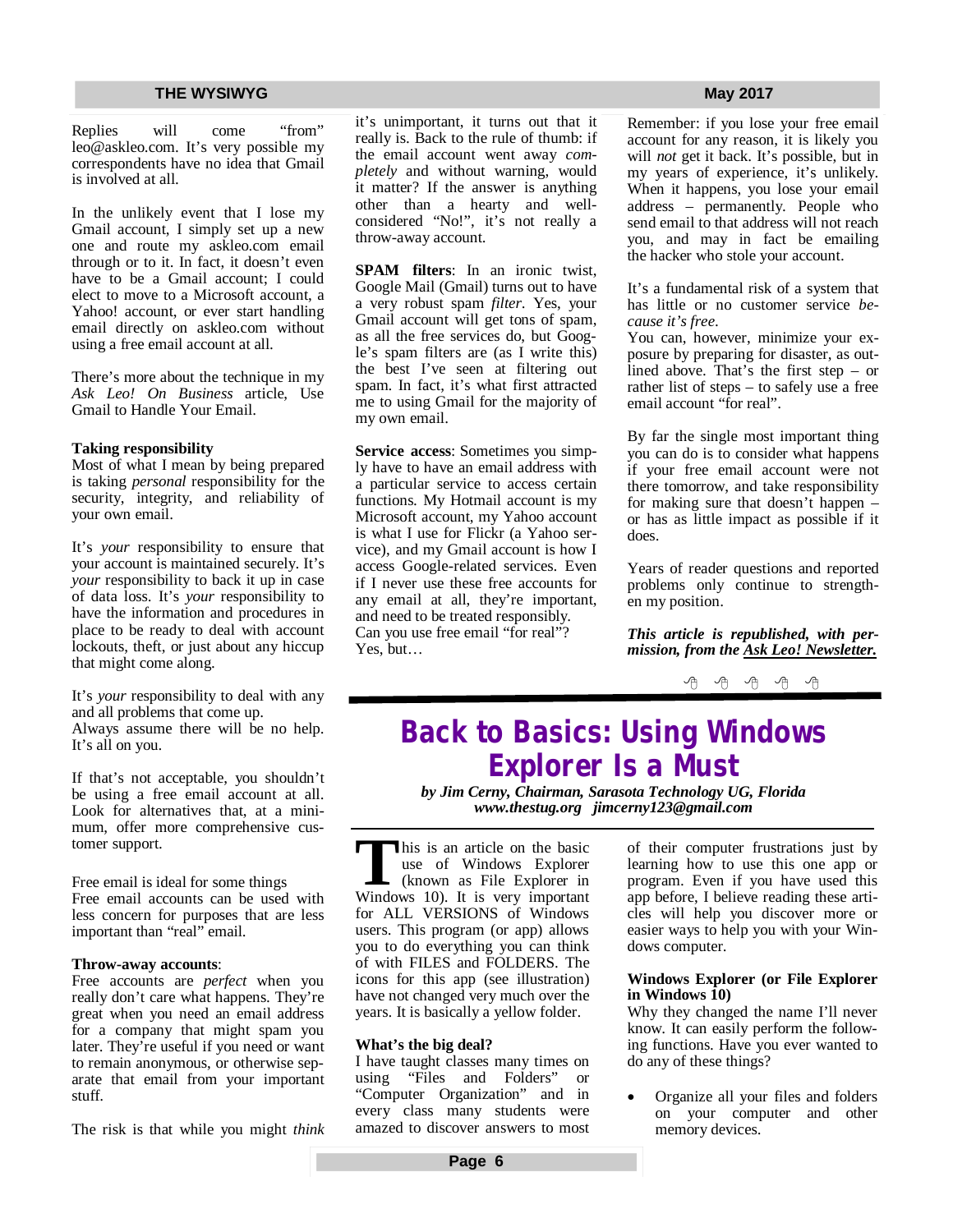- Move, copy, delete, and rename files and folders
- Create new folders
- Copy files and folders TO and FROM other devices such as other drives, phones, cameras, disks, etc.

#### **Create quick and easy backups of your stuff.**

Please take a look at the large illustration of a sample of the File Explorer window  $-$  I will be referring to it. Please remember that this app or program is in ALL versions of Windows and the functions are basically the same. So let's get started simply by understanding what this app shows you in its window without really doing or changing anything.

Everyone has done that, right? Remember that you can put a folder IN-TO a folder too – so you could have one big folder that you have named "Home Expenses" and have folders IN that folder such as "Electric bills", "Phone bills", "Water bills", etc. So, to get to a specific electric bill you would have to first look IN the "Home Expenses" folder and then open the "Electric bills" folder in it. It's not too hard, right?

Basically, the File Explorer app is a way to find and organize anything in memory on your computer's C drive and any memory device connected to your computer. This is one app that I think Windows has done pretty well to help us all use our computer. The app window has two basic areas (called window "panes", get it?), a



Windows 7

**Windows Explorer** 

# Windows 10

**File Explorer** 

window. EVERYTHING on your computer is organized in FOLDERS. You could think of your entire "C" drive as one big folder. If you connect another drive, that whole drive is a folder as well. Your C drive contains hundreds or thousands of folders, way too many to see them all at one time in the list on the left, so only the highest level of folders are shown in the list.

> If a folder in this list contains at least one folder, then there will be an arrowhead ">" next to the folder name pointing to the right. If you click on this arrowhead (which is pointing to the right) it will change to an arrow pointing DOWN ("v") and will display below, indented, the names of all the FOLDERS in that folder. Thus you can view the contents of any folder on any memory device connected to your computer.

If you connect another drive, for example, to your computer, that drive or disc will be given a letter (such as "E" or "F"), which is a folder. You will see it appear in the folder list on the left probably at the bottom of the list. You can explore all you want to look to see what is in any folder on your computer. But remember that YOUR stuff, YOUR

files, are in folders put there for YOUR use – such as "Documents" (or "My documents"), "Pictures", "Music", etc. Windows has and needs hundreds of other folders to store their stuff too, so do not go changing any files or folders in their folders. Stay in your folders. Although any folder may contain ANY kind of a file, the folders provided for





It may help you to think of a steel filing cabinet in an office. You don't want to just throw things into the drawer, you would never be able to find an item without searching through everything. So you use a FOLDER and write a NAME on the folder and put things INTO that folder so you can find them.

left pane and a right. The LEFT pane contains the list of FOLDERS and only folders. You will never see a "file" in this list! The RIGHT pane displays the contents of any folder you have selected in the left pane. When you click on a folder name in the left column, the contents of that folder appears in the right area of the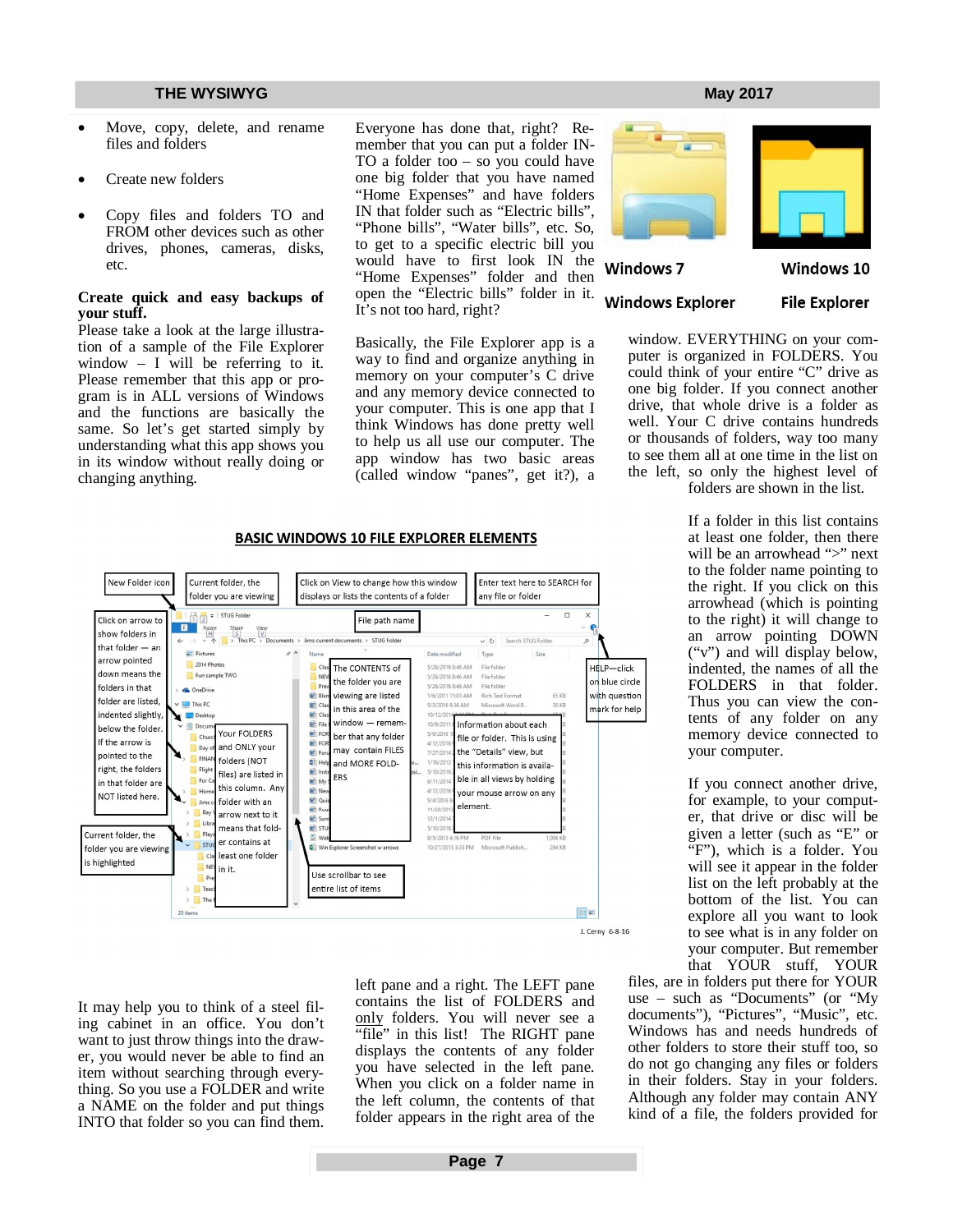you with Windows means you should put all photo files into "Pictures", all documents into "Documents", etc.

So you can see that folders, which can contain files and more folders, are organized like an "outline" that you did in grade school. You have Roman numerals I, II, III, IV, etc. and under each of these you have the capital letters A, B, C, etc. and under each of them could be numbers 1, 2, 3, etc. Each level is indented slightly to show you visually that a list is contained within the element above, etc. Folders are LOCATIONS in your computer's memory into which you put your FILES (or more folders).

Now it's your turn. Open your Windows Explorer or File Explorer app and open some folders to see what is inside them. Use the scrollbars (if they appear) to scroll up and down the lists. When you have clicked on a folder, the contents of that folder will appear in the right pane. Click on some arrows to see how you can list the folders in a folder. Try to stay within your "Documents" or "Pictures" folders. Doing this will only display what you have and will NOT CHANGE anything, so don't worry about messing anything up.

We will get to moving things around in another article.

*This article has been obtained from APCUG with the author's permission for publication by APCUG member groups.*

个 个 个 个

### **How Do I Protect Myself From My ISP?** *From the Ask Leo Newsletter <https://askleo.com>*

*I know you'll think I'm nuts, but I'm absolutely convinced my ISP is snooping on what I do and reporting it to the government. I know you said my ISP can see everything, but … how do I stop them?*

This is a composite question crafted from the many variations on the theme that, over the years, keep coming from time to his is a composite question crafted from the many variations on the theme that, over time.

While I don't actually think people are nuts, I do think that 99% of the time, they are mistaken, misled, or misinformed.

The 1%, however, can be all too real for some people.

#### **Your ISP really doesn't care**

For at least 99% of internet users: your ISP doesn't care what you do, where you go, or what you use their connection for. You and I just aren't that interesting. No one is watching you. No one is monitoring your online behavior. No one is updating your "permanent record" with your digital exploits.

If you look carefully at the terms of service you probably agreed to when

you established your internet connectivity, you'll probably see there are a couple of things your ISP *does* care about – the most blatant being excessive use for whatever account type you have. So, in that sense, they might be keeping loose track of how many bytes you upload or download over some period of time. If you exceed some threshold, they might tap you on the shoulder and ask you to slow down, or pay more, or in the worst case, find a different ISP. Or they might just slow your connection. But chances are they're not looking at *what* you're doing – just keeping an eye on how much.

Your ISP may also respond to complaints about your usage, some of which we'll see next, but it's not something they proactively look for. They have better things to do with their time and resources.

#### **When your ISP does care**

There are some things an ISP might choose to care about – either on their own, in response to complaints, or at the request of others.

 Large media companies might ask your ISP to track large down-

loads to identify people downloading copyrighted material.

- If they suspect you are involved in some kind of criminal activity, law enforcement agencies might ask – or even require – your ISP to track your activity.
- Overly oppressive governments might require ISPs to monitor the actions of their citizens more actively.

Of course, your employer can certainly monitor your usage of the connections they provide for a variety of reasons, as can public or private institutions like libraries, internet cafés, or others.

Perhaps more realistically, since anyone who provides your connection to the internet *is your ISP*, your landlord, the hotel's IT "department", or the stranger in the corner at a coffee shop with Wi-Fi could all just be nosy, for whatever reason.

Then what?

#### **Option 1: Choose a different ISP**

The first, knee-jerk reaction is that if you don't trust your ISP, find another ISP.

In some cases, that's simply not practical. In areas that have a monopoly provider, you might only have one choice.

Switching may also not be practical. Often, when there are alternate providers, the cost, performance, or service differential is high. You might find yourself an ISP you can trust, only to find their offerings come with significantly slower speeds or reliability.

Switching may also not be cost effective. Only you can determine the relative priority of the threat versus the potential of increased costs incurred by choosing a different provider.

In a home or business environment, the options typically boil down to cable, telephone/DSL, or wireless. You'll need to take into account the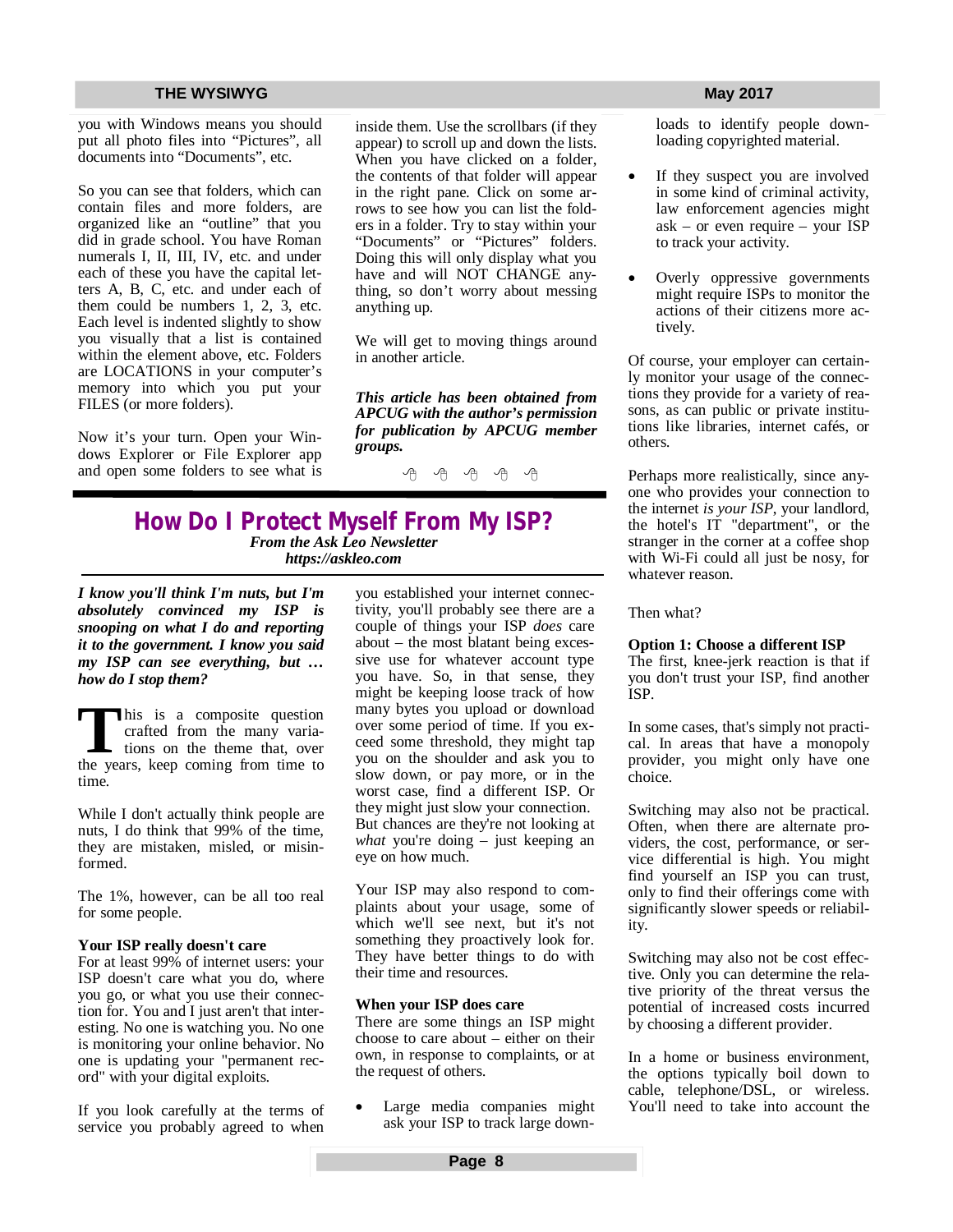different cost/performance/service tradeoffs of each.

Of course, all this assumes you can find service from an ISP that you would trust any more than the one you currently have. If you can, and they meet your needs, this option can be the simplest in the long run.

#### **Option 2: Use a VPN**

The classic solution for protecting yourself over an untrusted connection of any sort is to use a VPN, or Virtual Private Network.

When using a VPN, your device creates an encrypted connection to that VPN's servers, and all of your internet traffic is routed through that connection. All your ISP sees is that you've connected to a remote server using an encrypted protocol; it cannot see what actually transpires over that connection.

This makes a VPN a perfect solution for travelers who regularly use otherwise untrusted connections, such as those in airports, hotels, and coffee shops.

It also means a VPN is a potential solution for any untrusted connection, even if that untrusted connection is your home internet, as provided by your ISP.

VPNs are not without issues, however.

#### **The cost of a VPN**

Using a VPN typically involves two types of costs: monetary and performance – and these two costs are often at odds.

There are free VPN services out there, but they often have poor performance. Spending money to purchase a VPN subscription typically means you'll get better service and speeds.

This ends up becoming important because when using a VPN, you're adding an additional layer of complexity to everything being communicated over your internet connection. The data itself is "wrapped" in a layer of encryption, and it's all routed through extra servers run by the VPN. While slower speeds are perhaps tolerable

periodically while traveling, if you're constantly using a VPN at home, you probably want it to impact your experience as little as possible.

#### **The privacy of a VPN**

One thing many people overlook is that when using a VPN, in a very real sense that VPN *becomes* your ISP. While the ISP can no longer see everything you do, the VPN service can. All of your internet activity is routed through their servers.

Therefore, it's important to select a VPN provider you trust – presumably more than you trust your ISP.

#### **What your ISP can still see**

There's one important thing your ISP can most definitely see that there's simply no practical way around: your ISP can see that you're using a VPN. In fact, they can probably see *which* VPN service you're using.

Indeed, some governments have gone so far as to outlaw VPN connections, or to block as many VPN providers as they can keep track of, to prevent you from bypassing their mandated monitoring.

#### **Option 3: Don't use your ISP**

This is the most cumbersome and perhaps even impractical option. In a way, it's really the same as option #1, but with more legwork.

If you can't get an alternate ISP for your location, and using a VPN isn't an appropriate approach for you, then the only real solution is to go elsewhere. By that, I mean when you want to use the internet, take a laptop to a location with an ISP you can trust.

What that might be, I can't tell you. It could be the coffee shop or library down the street – but then you'd probably want that VPN. It could be a friend's house, or your place of work – again, as long as their ISPs are more trustworthy to you.

But if you can't "fix" or bypass the internet connection at home, and you can't trust it, then you shouldn't use it… at least not for anything you consider sensitive.

### **Postscript: I'm soaking in it**

I trust my ISP. I trust that my ISP cares little about me, as long as I pay my bills and cause them no problems. As a result, while I have a subscription to a VPN service (TunnelBear), I don't regularly use it at home.

I decided to try it out while researching and writing this article, so I enabled the VPN here on my desktop at home. I confirmed (via my own "what's my IP address" page) that my IP address had changed, and that I was indeed connecting to the internet from a different location – New York, it would appear, as opposed to my ISP's normal point of presence here in Washington State.

Everything kept working, albeit ever so slightly more slowly. My web browsing continued; my remote server connections disconnected when the change was made, but quickly reconnected and continued to work; Dropbox, OneDrive, and Google Drive all reconnected and kept on synchronizing.

Running everything through a VPN is possible, but as I said, it's unlikely you actually need to; and which one to trust is also going to be a function of your specific situation as well.

#### *This article is republished, with permission, from the Ask Leo! Newsletter.*

中 中 中 中 中

# **Last Month's Meeting**

**Let us a** month Deputy Jaime Martinez of the Macomb County Sheriff's office was to present "Identity Theft". Unfortunately Deputy ast month Deputy Jaime Martinez of the Macomb County Sheriff's office was to present Martinez was unexpectedly in the hospital so Deputy Keith Thome presented instead. This topic was timely and can help you avoid issues that can be both costly and time consuming. The presentation was well received by all in attendance.

西 伯 伯 伯 伯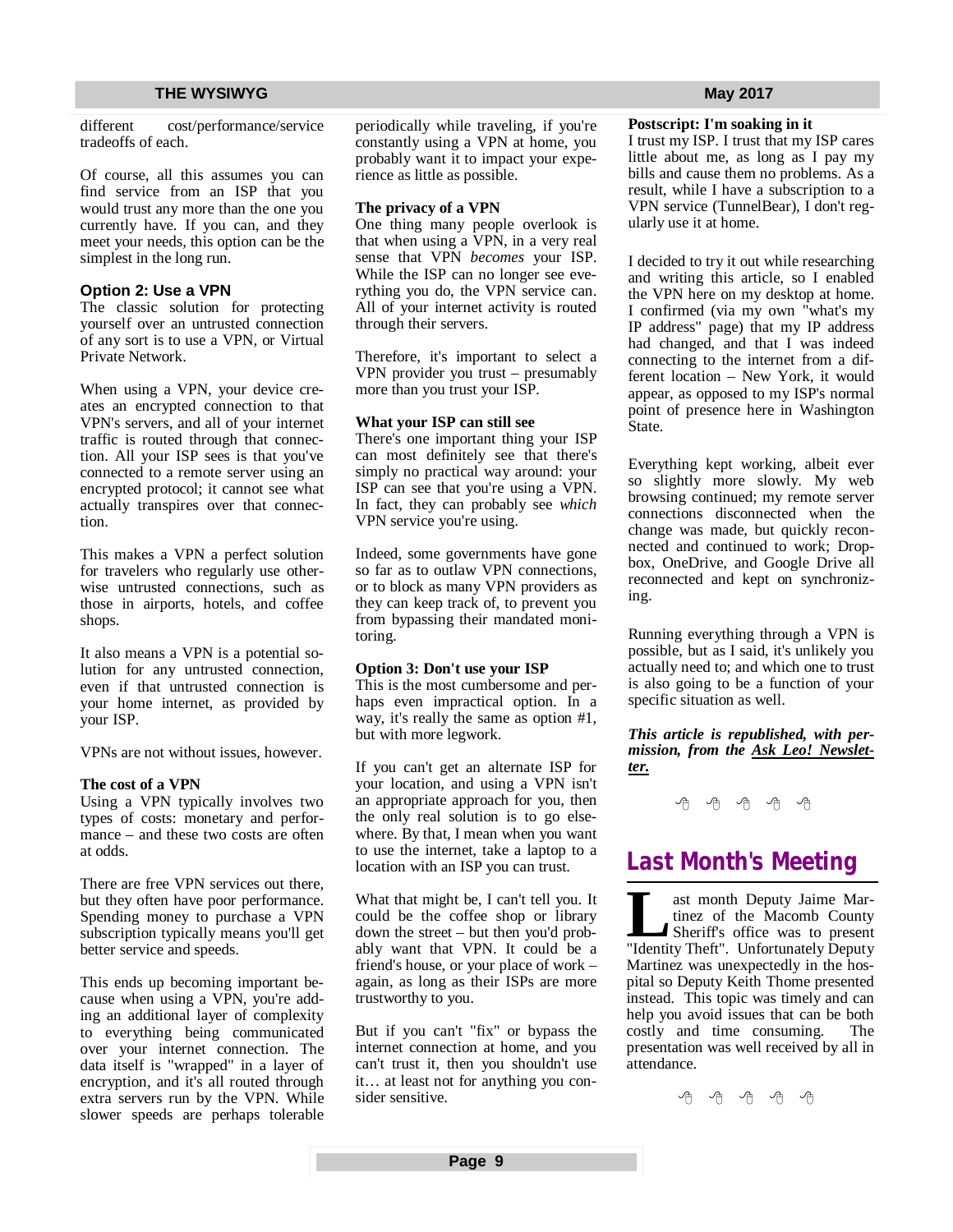# **I Feel The Need For Speed!**

*by Greg Skalka, Under the Computer Hood User Group, CA [www.uchug.org](http://www.uchug.org) [president@uchug.org](mailto:president@uchug.org)*

This quote from the 1986 hit movie "Top Gun" states what we all strive for in the end - faster and better. Though now thirty years old, this movie is still one of my favorites. At the time, it seemed to portray an exciting, high-tech world. Young naval aviators Maverick and Goose fly their F-14 Tomcat fighter jet off aircraft carriers and go supersonic, have mock engagements with "enemy" aircraft in the Top Gun Naval Fighter Weapons School and shoot down MiGs with guided missiles and sophisticated radars. Yet 1986 was a long time ago, before the commercial Internet, cell phones and a lot of the technology that we take for granted today. A lot of 1986 tech seems almost antiquated by today's standards. We have come a long way since then in many ways, but in other ways not so much, and progress has usually come at a cost.

The cost of the Grumman F-14 Tomcat fighter that Maverick piloted thirty years ago was around \$38 million dollars. Today's new Navy-version Lockheed Martin F-35C Lightning fighter costs \$337 million apiece. Though it is meant to perform the same job as the Tomcat, today's Maverick would have to dump Goose, as the F-35C is a smaller single-seat, single-engine plane. For ten times the per unit cost, Maverick would get tremendously better radars, weapons and electronics in the F-35C. Based on that, New Maverick should be able to easily shoot down Old Maverick's F-14. His need for actual speed may not be helped, however. Though the F-35C and other modern military aircraft have become more efficient over the years, the advertised top speed of the F-35 (1199 mph) is actually less than the F-14 (1544 mph). Sorry, New Mav!

Automobiles have seen progress in a lot of the same ways as military aircraft over the last thirty years. No, you can't shoot a missile at that guy that just sits there at the light though it has turned green, but our cars are now packed full of electronics and technology. They can't drive any faster, but they do cost a lot more.

The first new car I bought for my wife was a 1986 Ford Tempo, a fivepassenger sedan with a four-cylinder engine. We had been married for a little less than a year, and were planning to start a family. We would need something a little bigger and safer than her old Pinto, and with more seating than my two-seat pickup truck.

Like the F-14, the Tempo had some electronics, but it was pretty basic by today's standards. It was the first car I ever owned without a carburetor, having electronic fuel injection (how high -tech!), which I hoped at that point was a mature technology, as I performed my own auto servicing. The entertainment system consisted of a dial-tuned AM/FM radio and cassette tape player. All the instrumentation was analog; the only digital readout in the entire car was the LCD clock in the middle of the dash. We bought a



fairly basic four-door model, but there were not many options available in those days, anyway. I was able to find the purchase contract for the car after all these years (I really need to scan and/or shred the contents of that old file cabinet); we paid \$10K for it brand new.

Fast-forward 30 years, and my wife just got another new car (unfortunately not the second new car I bought her). She now drives a 2016 Hyundai Tucson Eco. It is a compact SUV and so is a little bigger than that Tempo was. Unlike the Tempo, it is loaded with electronics and high-tech stuff. The 1.6L Turbo four-cylinder engine is a little smaller than the 2.0L engine in the Tempo, but is completely electronically controlled and has better performance (power and gas mileage). Our Tempo had a five-speed manual transmission. The Tucson has an electronically controlled seven-speed dual clutch transmission. For better fuel economy, the transmission, essentially a manual transmission, has standard clutches, instead of a fluid torque converter. The clutches and transmission are controlled and actuated electronically, so to the driver it acts like an automatic transmission.

The Tucson has a digital dash display, as well as a center display for the entertainment system. It has an integrated digital AM/FM radio and satellite radio, and can play digital audio files on memory sticks plugged into the dashboard USB connector. It of course has Bluetooth to integrate your smart phone into the sound system and display. It has a lot more capability than the old Tempo and should be more reliable, but it also cost around \$25K, and can't really get you there any faster.

It seems funny to think about it now, but in 1986 Maverick and his friends had no Internet and no cell phones. A movie about Navy pilots today would no doubt show them on their smart phones all the time. The only phone scene I recall from Top Gun showed "Wolfman" on a pay phone, a piece of technology you would be hard pressed to find today. The World Wide Web was born in 1991, with dial-up commercial Internet access starting in 1992. I remember as UCHUG secretary sending my meeting minutes to the edi-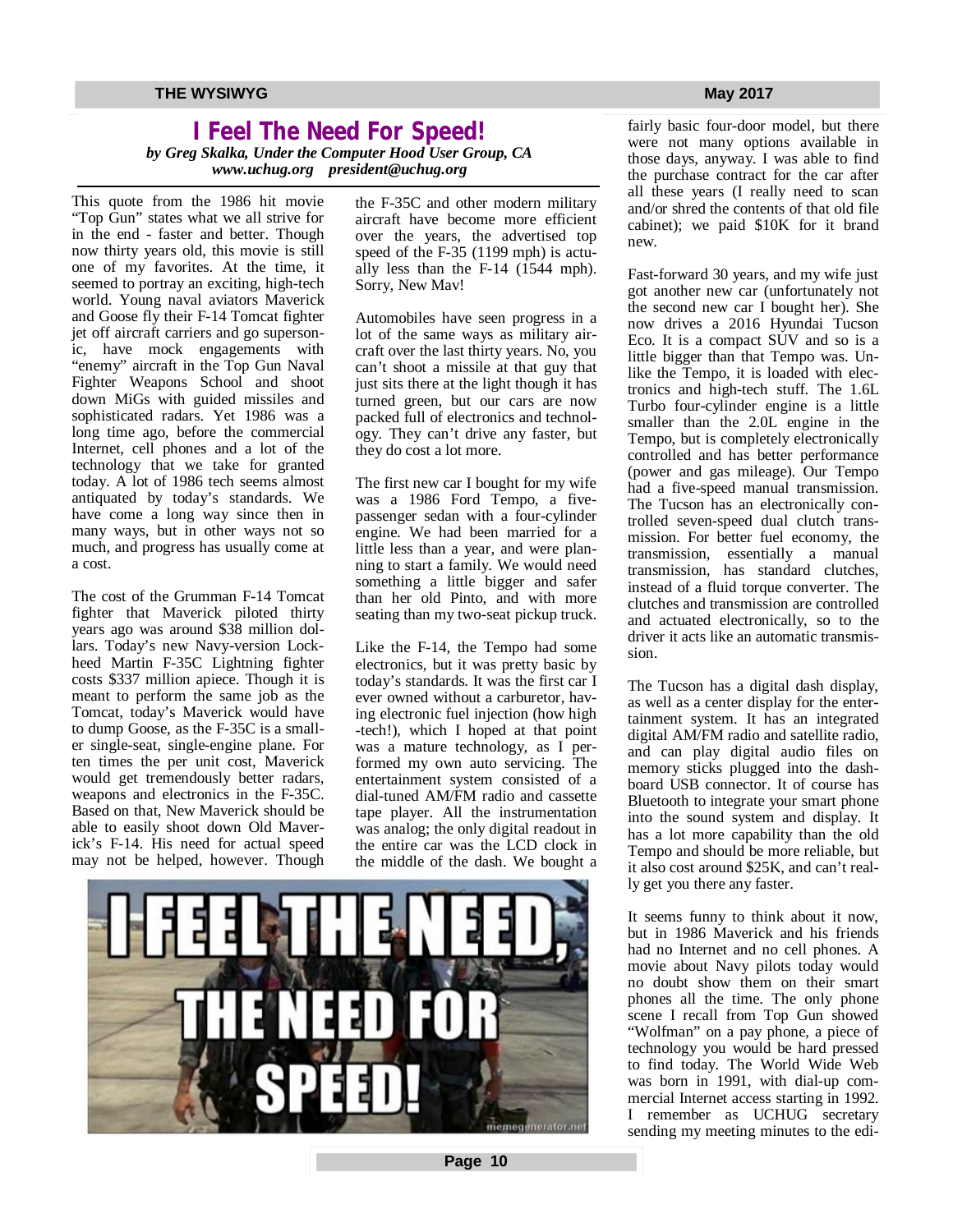tor, then he, via a dial-up connection to a BBS (bulletin board system). That 56K modem seemed fast back then, but as the Internet became more popular and filled with features, we all felt the need for more speed.

I found some old bills that showed I had EarthLink High Speed Internet through Time Warner Cable in early 2004. I don't know how fast it was then, but it cost \$42 per month. Over the years, TWC hid the cost of my Internet access in a "bundle" with TV. Adding in DVRs and other charges, my total bill grew to be around \$170. I did see an increase in speed over those years; my access got up to 17 Mbps download, 1.2 Mbps upload, which is pretty reasonable. Still, the bill seemed high and only seemed to go one way up.

My parents have been complaining about how slow their computers have become over the last year. My dad thought their computers were just getting old and had bought a new one for my mom, but when I was there to help him set it up for her and performed an ISP speed test, I found their real problem was a slow Internet connection. Their basic DSL service was only giving them 1.7 Mbps download and around 200K upload. At those speeds, a Yahoo home page filled with photos and other fluff took a minute or more to load. It was like being back in the days of dial-up.

After researching their ISP's current DSL plans, we found they could up their speed considerably for not much more cost. Their old house phone wiring limited them somewhat in how fast a service they could get, but in the end they were able to increase access to 15 Mbps, which made their old computers work on the Internet just fine. Sometimes a little speed is all you need.

Meanwhile, my wife was approached by someone from AT&T, who reminded us that they had pulled fiber up our street a few years back, and now that they had bought DirecTV, they could offer much faster Internet and satellite TV for a lower combined cost. In the end, we saved \$40 per month and got better TV, a tremendously bigger DVR and 50 Mbps download, 5 Mbps upload Internet. Finally the speed I need!

The switchover was not without its issues, however. The change to DirecTV was easy and problem-free. The Internet access was a bit more challenging. Though they claim to have fiber in the box in my front yard, it still must come the 20 feet into my garage on buried twisted pair phone lines. It took two separate installation visits, but they were somehow finally able to get the 50 Mbps they promised (and I checked it) out of their box in my garage (where the phone line comes in). Unfortunately, their equipment was a little different from what I was used to. I had previously used a TWC cable modem, followed by my own router. Since I have network cameras and network hard drives that require specific router settings to work, I wanted to continue using my old router as configured. Unfortunately, AT&T supplies a combination DSL modem / router with this service, and I could not figure out a way to bypass the router.

I tried many times to configure things so I could connect my router's WAN input to their router's LAN output. I was able to set this up with a spare router, but was unsuccessful in doing so with my old router. I finally gave up on my old router and tried to use the router in the AT&T box. After playing with the settings in their router for a few days (port forwarding was required), I was able to get almost all of my home network working.

I still have a few network items to clean up, but I'm finally getting their advertised service speed and saving money. Now when I feel the need for speed, I have it. So far it seems fast enough (though not fast enough to "take my breath away"), but is anything really enough in the long term?

*This article has been obtained from APCUG with the author's permission for publication by APCUG member groups.*

A A A A A

# **Browser Pop-up Scams**

*By David Kretchmar, Sun City Summerlin Computer Club, NV [www.scscc.org](http://www.scscc.org) [tomburt89134@cox.net](mailto:tomburt89134@cox.net)*

**W** indows 10 has proven itself<br>to be the most secure Win-<br>ever, so hackers seem to be turning to to be the most secure Win-<br>dows operating system operating system another vulnerability. Browsers (Internet Explorer, Edge, Firefox, and Google Chrome) are becoming a prime target of scammers.

If you are at all adventuresome exploring the Internet, you probably have had a browsing session interrupted by a pop-up visual often accompanied by an obnoxious audio warning to the effect that your computer has been infected and you must call a tollfree 800 (or 8XX) number to prevent something terrible from happening to your hard drive or data.

This warning is bogus; often this "threat" can be deleted by simply closing your browser.

To protect yourself from serious malware infection, you must be careful about how you close a pop-up win-

dow. Specifically, you should never click anywhere in a pop-up window. Even buttons labeled "Cancel" or "Close" or a red-X button in the upperright corner are dangerous to click; doing so could trigger an infection.

To safely close a pop-up window, locate the button in your Taskbar that represents your browser. Also, look for other highlighted icons on the Taskbar; the button and the pop-up will usually have a similar name. Right click on the button and select Close.

If that doesn't work, you need to use the Windows Task Manager to close the pop-up. Simultaneously press the CTRL, ALT, and DEL keys, and, from the resulting window, select "Task Manager". In the Task Manager, under the Processes tab, highlight your browser application and click the End Task button. It is probably a good idea to close all applications except the Task Manager, unless you are comfortable identifying non-problem items.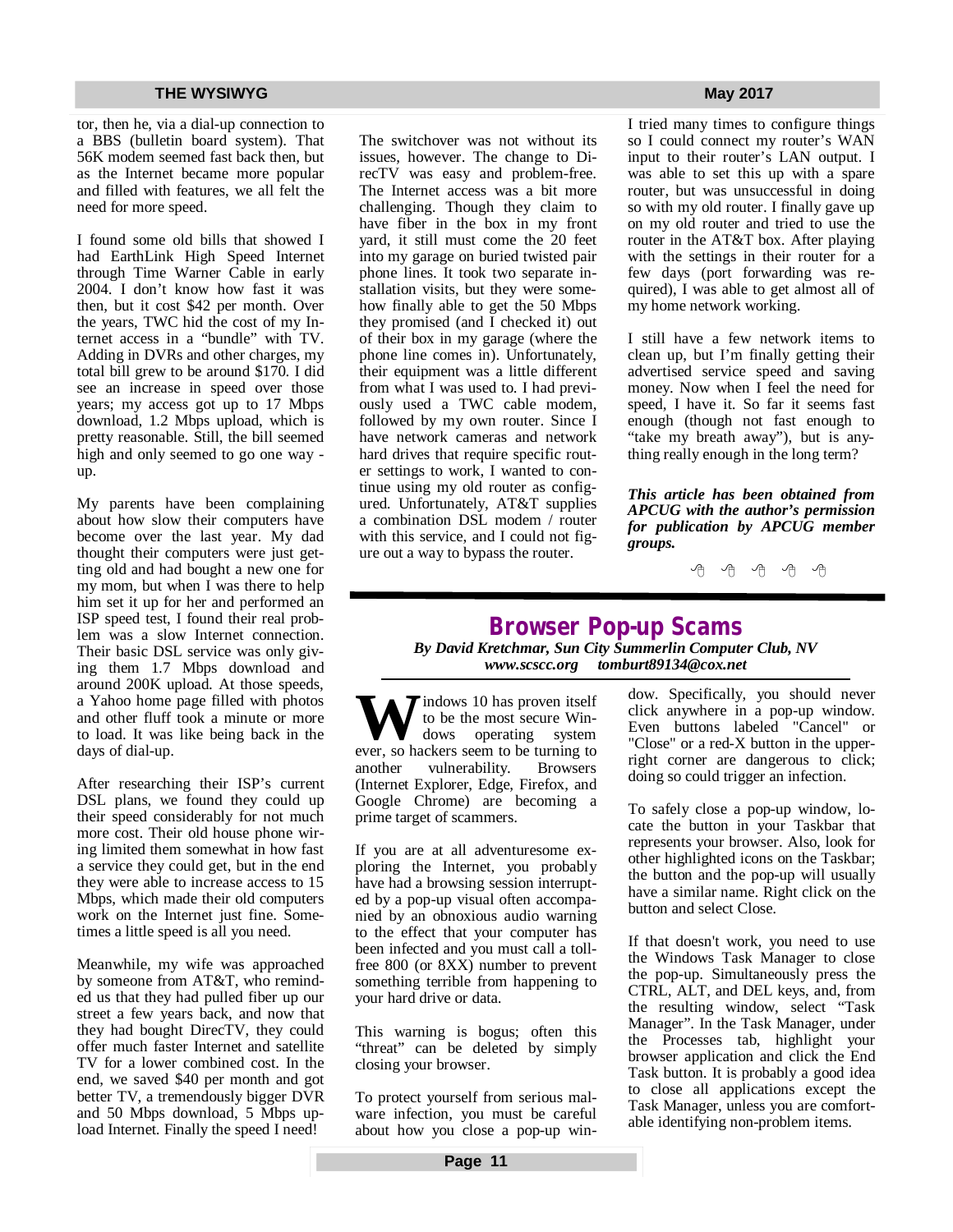Occasionally you will have to power down your system to remove the problem, either by holding in the start button on your computer for 10 or so seconds, or unplugging your tower. If the problem occurs on a laptop computer, naturally the battery must also be removed to completely power down the computer.

What has happened to the system? Usually the pop-up described above does no lasting damage to your computer. It is "only" a URL (Internet site) function with some unique properties. The purpose of the URL function, which you experience as a pop-up, is to frighten the user into calling the tollfree number. A con-man (it seems to usually be a male) probably on the other side of the world will attempt to extract as much money and data from you as possible to remove the threat.

Usually the scammer will attempt to get the caller to initiate a remote connection to the victimized computer. The remote connection can then be used to make it appear that the scammer is examining your system and often additional software, such as a Citrix program, which is a legitimate application, is loaded into your system to increase the scammer's control of your computer.

Never call any phone number that appears. The scammer might trick you into granting them remote control of your computer. This might, enable them to install a "backdoor", granting scammers the unfettered ability, now and in the future, to harvest any or all the information contained on your system, to be used for any purpose. Never allow anyone you don't know to remotely log in to and use a computer that you own and control.

Inevitably the scammer discovers some terrible problem with your computer. You are informed that you will be required to pay a substantial fee to have the problem removed and/or prevent future problems.

*This article has been obtained from APCUG with the author's permission for publication by APCUG member groups.*

西 西 西 西

# **Netiquette: Forwards**

*Contributed by Melanie Birnbom, Century Village Computer Club, FL [www.centuryvillagecomputerclub.com](http://www.centuryvillagecomputerclub.com) [mbirnbom@yahoo.com](mailto:mbirnbom@yahoo.com)*

If the is important to use good manners<br>when forwarding e-mails. Now and<br>again, we all see an interesting<br>message that we might want to share t is important to use good manners when forwarding e-mails. Now and again, we all see an interesting with friends, so we forward it along.

However, other folks practice massforwarding. They forward every joke, prayer chain, political e-mail, funny image, urban legend or anything else they can get their hands to everyone they know, including people who are business contacts. That many messages can clog up already full inboxes. It also makes people less likely to notice an actual important e-mail from you.

Always avoid sending items like forwards to your friends' work e-mail addresses.

Some examples of emails that should be forwarded using caution are:

Fwd: FW: THE CREEPY \$20 BILL............. Fwd: FW: Visit with God - Forwarded mes Fwd: FW: Riddle for seniors.... - Subject: I Fwd: FW: MAGNIFICENT!! - Forwarded me Fwd: -. Read, heed and forward.. This will c Fwd: The Irish Furniture Dealer - Begin fo

Fwd: Fw: Fwd: Six trivia questions. How

Think back to the days of phone calls and letters. You might call someone up or write them a letter if you saw something interesting, but would you make seven separate phone calls in a day or write seven letters?

One way to be sure you aren't bombarding your friends is to ask if they

want to receive fun forwards or not. But don't be offended if they say they don't have the time. Or consider combining the information into one e-mail featuring the best things you've seen recently. That takes a little copying and pasting, but a lot of folks actually do that. It's a convenient way for friends to enjoy things you want to share.

Another considerate thing to do is not to use a "send all" function or go down and select everyone on your list of contacts.

Think carefully about whether or not the person will really be interested. This is also where you can make specific lists of folks to receive jokes or political e-mails after you check with them to see if they are interested.

Social media, such as Facebook, is a great outlet for sharing news stories and jokes. There's less likelihood of some type of important communication getting buried in a pile or forwards and it was specifically designed for sharing that type of information.

*This article has been obtained from APCUG with the author's permission for publication by APCUG member groups.*

一个 一个 一个

# **SHCC Emergency Cancellation**

**S** MCC is open and will not if MCC is **Terling Heights Computer Club** meets at Macomb Community College (MCC). We will meet if closed. MCC closure is announced with other school closings on many local TV and radio stations and on their web site. All members of SHCC have an email address. One of the SHCC officers will send an email to the addresses SHCC has on file alerting members to the event cancellation. If your email is broken, call an officer; don't leave a message, call another officer if you don't talk to someone live. It is your responsibility to keep the email address you have listed with SHCC current.

中 丹 伯 伯 伯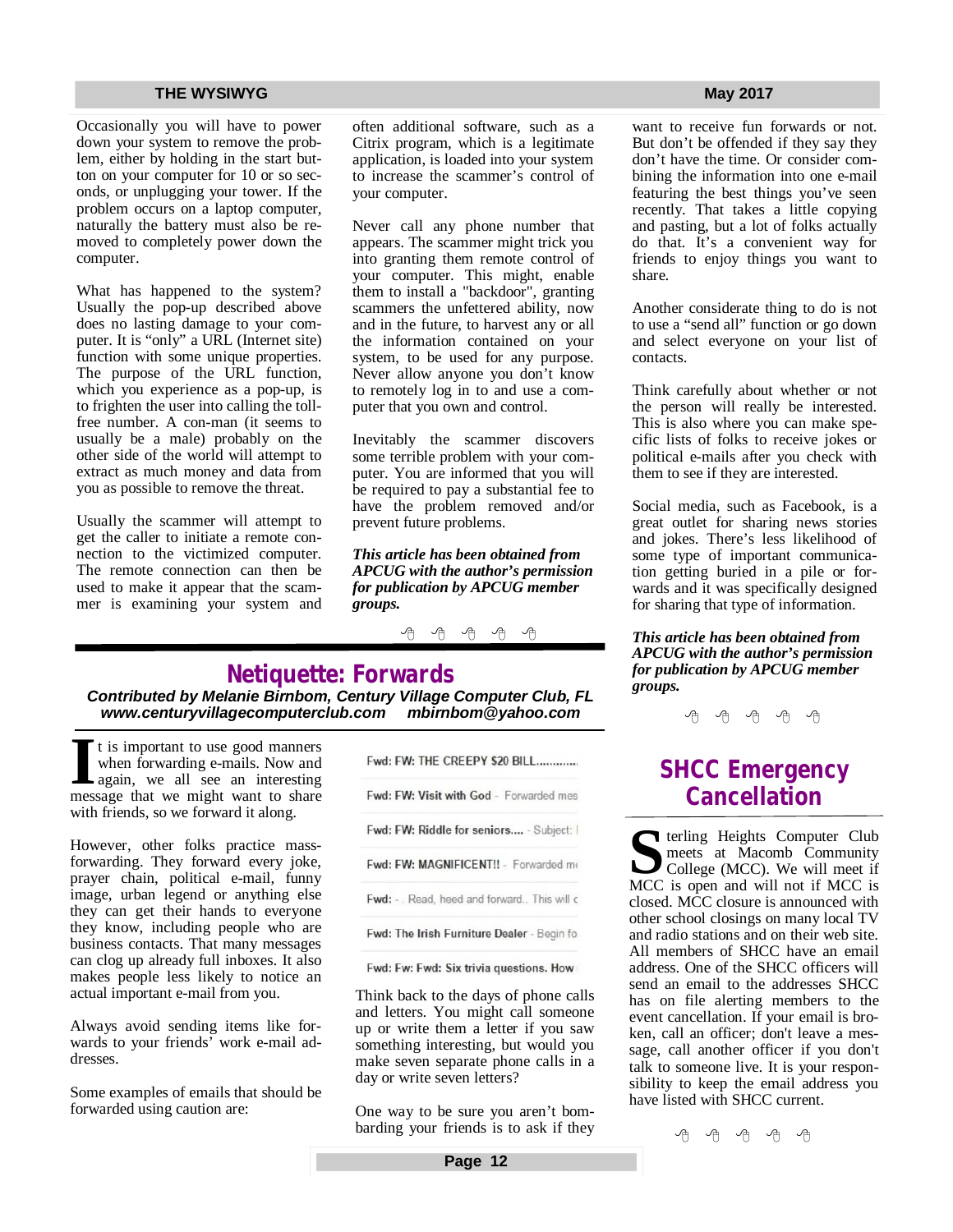# **WYSIWYG WEB WATCH (www)**

*by Paul Baecker* [webwatch@sterlingheightscomputerclub.org](mailto:webwatch@sterlingheightscomputerclub.org)



**This column attempts to locate sites containing valuable, amusing, and free content, with no overbearing pressure to purchase anything. Club members are encouraged to submit favorite sites (a description is optional) to the eaddress noted above, for inclusion in a future WYSIWYG issue. Also check the SHCC web site ("Web Page Reviews") for previous gems.** 

A full screen, 360-degree image lets you virtually travel to some of the most beautiful sites in the world, and the ability to look in any direction. 80+ locations visited here. <http://www.fullscreen360.com>

Comprehensive guide to the national parks, national monuments and natural landscapes of Western and Southwestern USA.

<http://www.americansouthwest.net>

"Drench" the board with a single color to win the game, and move to progressively more challenging designs. Use the buttons to change colors. <http://www.flashbynight.com/drench/>

Concerned about the security of your Wi-Fi connection? You should be. Follow these steps and you'll be in a wireless Fort Knox. <http://www.pcmag.com/article2/0,2817,2409751,00.asp>

Free tool to split or merge PDF files safely on your computer (not online).

<https://sourceforge.net/projects/pdfmerge/>

This Russian site offers an extensive automobile encyclopedia of common and very rare domestic and foreign auto brands, from the late 1800s to the present. Of particular interest: the "Twins" and "Mostly" menu options. Use Google Translate where necessary. <http://en.wheelsage.org>

The very young Louisville Leopard Percussionists play some Led Zeppelin tunes. <https://www.youtube.com/watch?v=JYuOZnAqQCY>

You ARE being watched. Private and state-sponsored organizations are monitoring and recording your online activities. "privacytools.io" provides knowledge and tools to protect your privacy against global mass surveillance. This deserves your attention.

<https://privacytoolsio.github.io/privacytools.io/>

Where is the red? A game of visual skill. <https://butchersworkshop.com/witr/>

More and more people are going cellular. Should you keep your landline?

<http://tech-moxie.com/should-you-keep-your-landline/>

When you are shopping for a replacement TV, should you buy a Roku Box or a new Smart TV? <http://www.guidingtech.com/61986/roku-or-smart-tv/>

Ad blockers – for better or worse? An opinion about ad blockers for browsers and mobile devices. <http://www.wonderoftech.com/ad-blockers/>

Create an origami battle tank. Create a few more and have your own skirmish. <https://www.youtube.com/watch?v=sn0EVsRh8IY>

Visual and auditory speed of sound phenomenon viewed through the flight of F-14s, standard and Blue Angels F-18s, plus the SR-71 and an Atlas Rocket launch. (3 min. video) <https://www.youtube.com/watch?v=gWGLAAYdbbc>

Turns your PC into a fully-featured music recording studio, with a sequencer and a collection of sounds, loops and virtual instruments to play with. Previously at cost, now free. <http://www.magix.com/us/music-maker/free/>

50 different types of ruled paper, customized to your preferred line spacing, margin sizes, the color of the ruling lines, and so on, and then downloaded as PDF files. <http://incompetech.com/graphpaper/>

A U.S. court decides that name searching in a web browser makes YOU a suspect. What should you be doing now to protect your digital signature? <https://www.bestvpn.com/edina-warrant-google-search>

Fan blog for sharing information, articles, and news about Linux, Ubuntu, and free opensource software. <http://www.ubuntubuzz.com>

Collection database of census records, death/marriage/birth records, DNA testing, immigration and military records. <http://www.mooseroots.com>

Large collection of Canadian trains, cabooses, stations, artifacts, scrap yards, maintenance equipment, bridges/trestles, much more. <http://yourrailwaypictures.com>

View the world through live webcams -- beaches, city views, landscapes, more. <https://www.skylinewebcams.com>